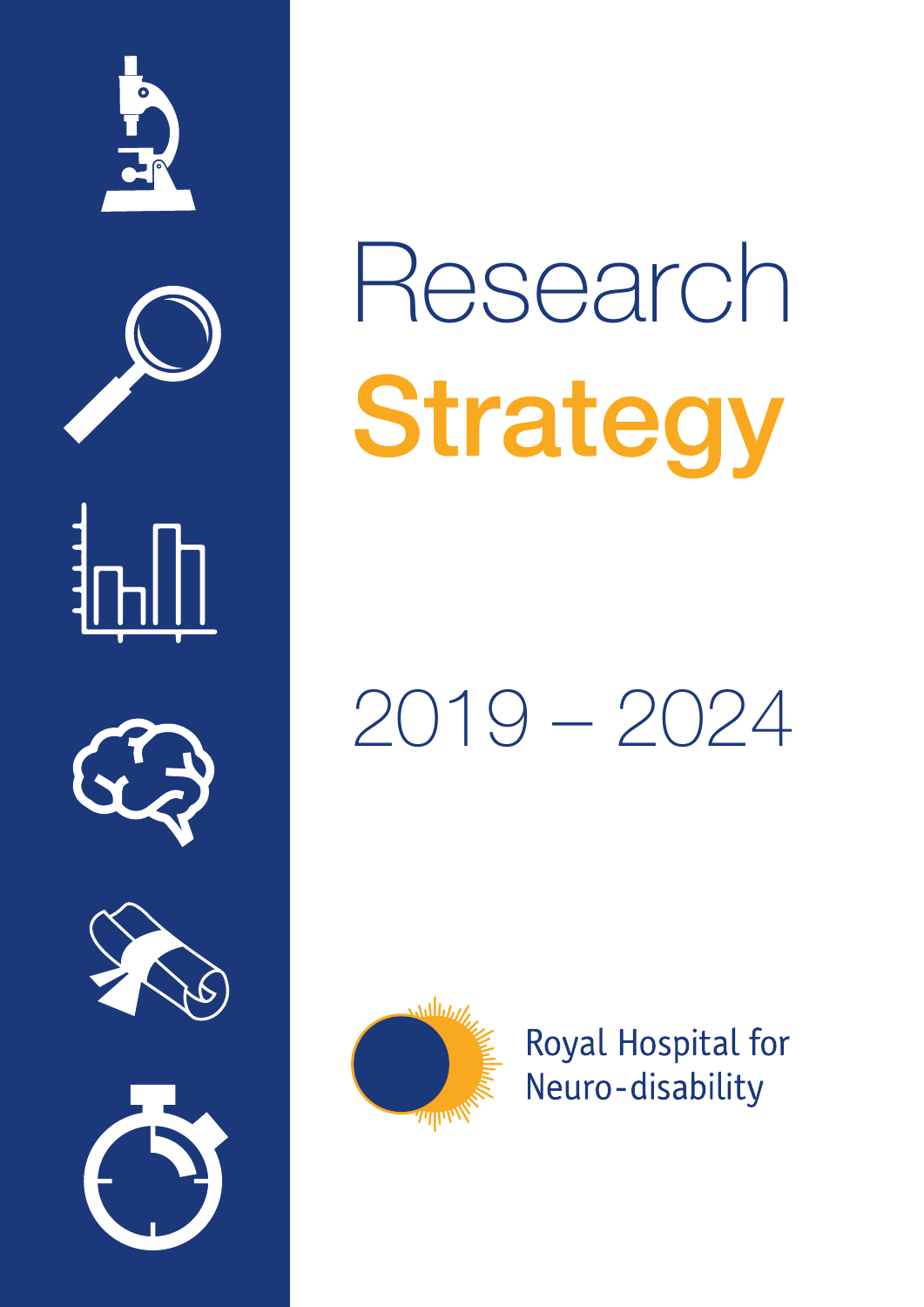## Introduction

This paper sets out a five year research strategy developed after discussions with the board, the Executive Management Team (EMT) and researchers.

## **Background**

What is now the RHN research department was first established as an Institute in 2001 to provide an academic base to set standards, improve treatment and care for people with complex neurological disabilities, provide education for clinical professionals and influence practice nationally and internationally.

## Current status

#### **Infrastructure**

The department has a well developed research governance infrastructure providing advice and guidance to researchers from project development, through ethics and grant applications to publication and dissemination.

#### Activity and outputs

- Three staff undertaking a PhD
- Two external PhDs in collaboration with the RHN
- Two staff undertaking a masters degree
- Ten publications in peer-reviewed journals in 2018.

#### **Education**

The department hosts a number of well received external courses and lectures each year.

#### Archives

In 2018 we developed the historical archives service.

#### **Budget**

The department is entirely supported by charitable income (2018/19 budget: £267K) and employs 8 staff (4.4 WTE) see appendix for details.



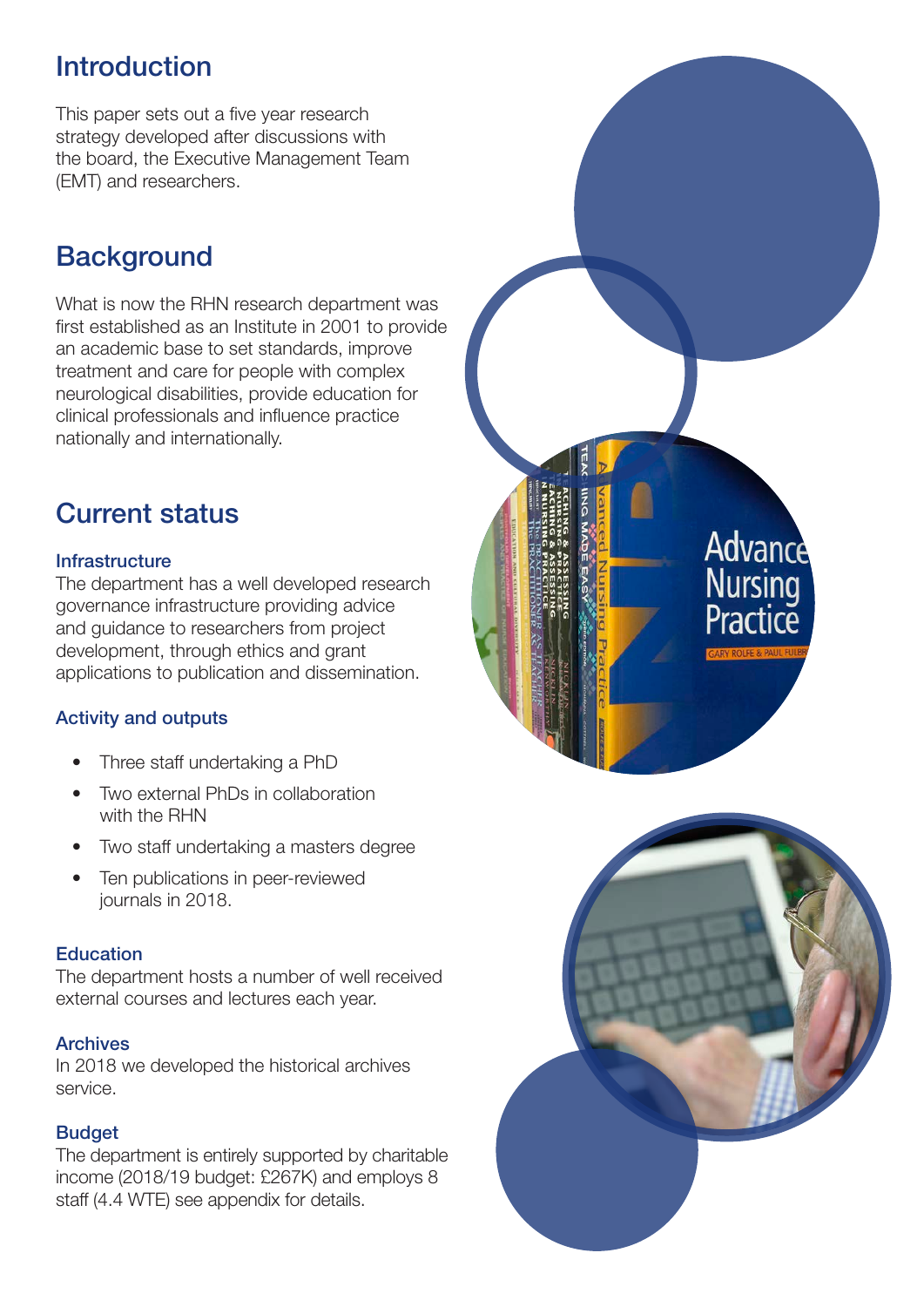## **Objective**

The main objective of the RHN Research Strategy is to make a direct difference to patients and residents at RHN and elsewhere through improved clinical practice.

## Guiding principles

To drive the research programme:

#### **Excellence**

- concentrate our research around agreed themes.
- collaborate with our patients and those who care for them to design and carry research projects.
- conduct research of the highest quality that has the potential to change clinical practice.
- support experienced clinicians to carry out research.

#### Impact

- conduct research that is aligned to and supports our clinical strategy
- embed research findings into clinical practice
- share our clinical practice with others.
- build strong links with a wide variety of partners (academia, industry, charities).
- support our research to reach a global audience.

#### Reputation

• promote our unique position to a worldwide audience as an organisation of major historical importance and a modern leading centre for neuro rehabilitation.



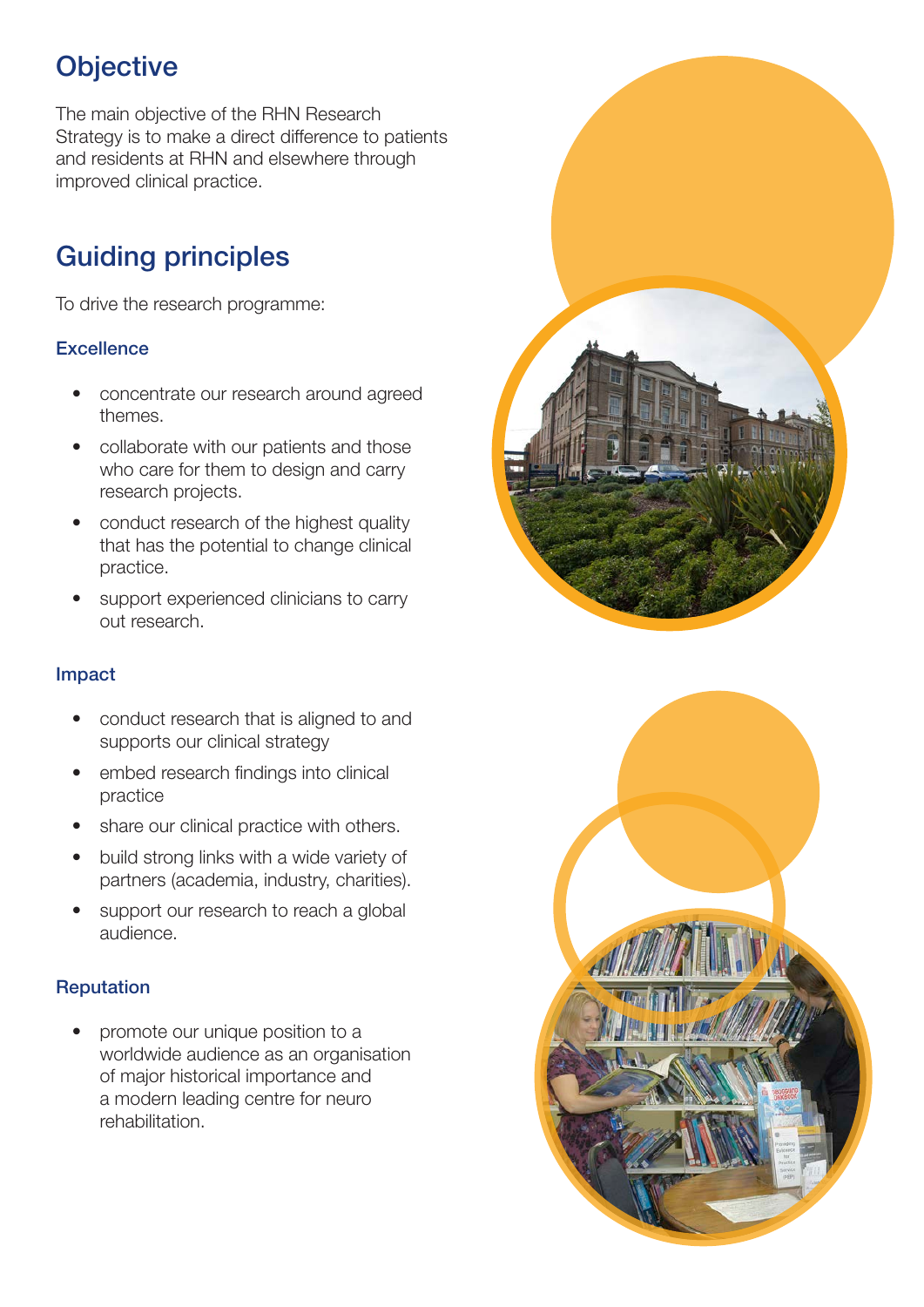## How will we achieve our objective?



(see appendix for more details about the projects)

- Themes will be reviewed on a regular basis by EMT. Any new idea for a project that does not fit within the themes would need to be approved first by EMT.
- Embrace new developments and technologies.
- Ensure that we meet or exceed the defined standards for research quality and integrity.
- Set defined success indicators for the research themes with Key Performance Indicators (KPIs), and monitor these annually through the Research Advisory Committee.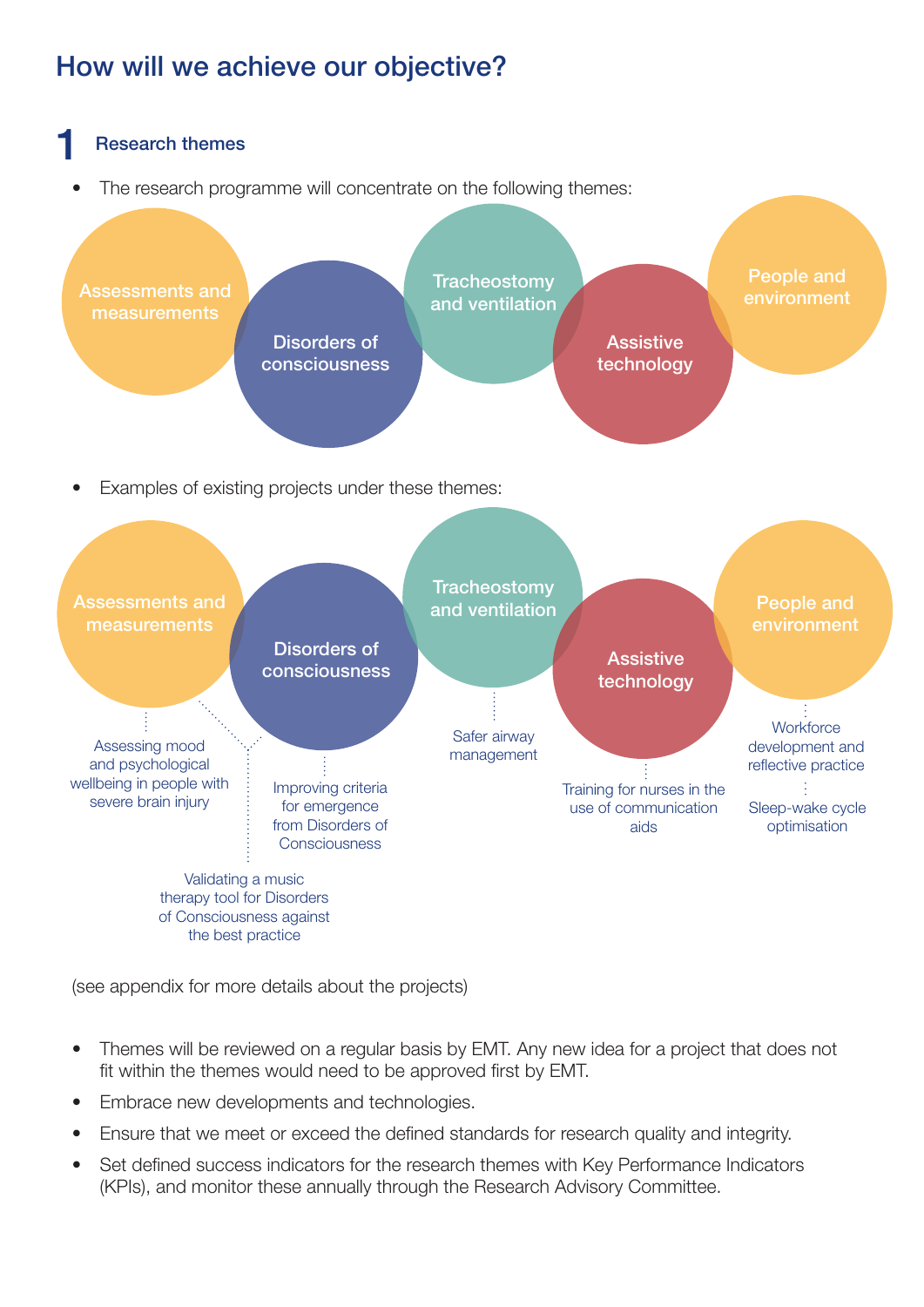## **Research culture**

- Maintain and grow the RHN PhD fellowship programme that offers a unique opportunity for clinicians to carry out research on a part-time basis (up to 0.6 WTE) whilst retaining their clinical post.
- Establish a support scheme for Postdoctoral Fellows that encourages outstanding clinical researchers to develop their own line of enquiries, research and innovation.
- Invest in research support services and research facilities (statistical support, IT, study space).
- Provide guidance, training, mentoring and support as required to equip all researchers with the skills needed to undertake robust research with the highest level of integrity and governance.
- Develop partnerships
	- locally (Clinical Research Network, Collaboration for Leadership in Applied Health Research and Care (CLAHRC), Roehampton university),
	- nationally (Huntington Disease Association, Imperial College London, Royal College of Physicians)
	- internationally (Spaulding rehabilitation, Liege Coma Science group).

## **Resources**

- Ensure that resources for research are used to greatest effect and efficiency (actual budget: £267K).
- Diversify the portfolio of research income (European programmes, industry, public and private sources). Investigate new sources of funding such as crowdfunding.
- Improve the efficiency and effectiveness of research grant development and management by reviewing current processes and support.

## **Maximising impact**

- Engage regularly with the Board, the EMT and senior manager forum
- Reinforce internal engagement and support clinical excellence (clinical audit, service evaluation, posters presentations, lunchtime takeaway)
- Support publication and disseminate findings widely outside of RHN and celebrate success in research and clinical practices.
- Strengthen the external profile of RHN by supporting staff to attend and present at relevant local, national and international events.
- Ensure researchers contribute to the education programme and participate actively in training courses.
- Use our website to enhance our reputation for excellence and share our knowledge freely to the benefit of all.

## Dissemination and outreach



## **Summary**

The research strategy has strong foundations within the history and current clinical expertise of RHN. It builds upon the clinical strategy of RHN, aims to raise the quality of research and enhance the profile of RHN as a leading centre for the rehabilitation and long term care of adults with complex brain injury.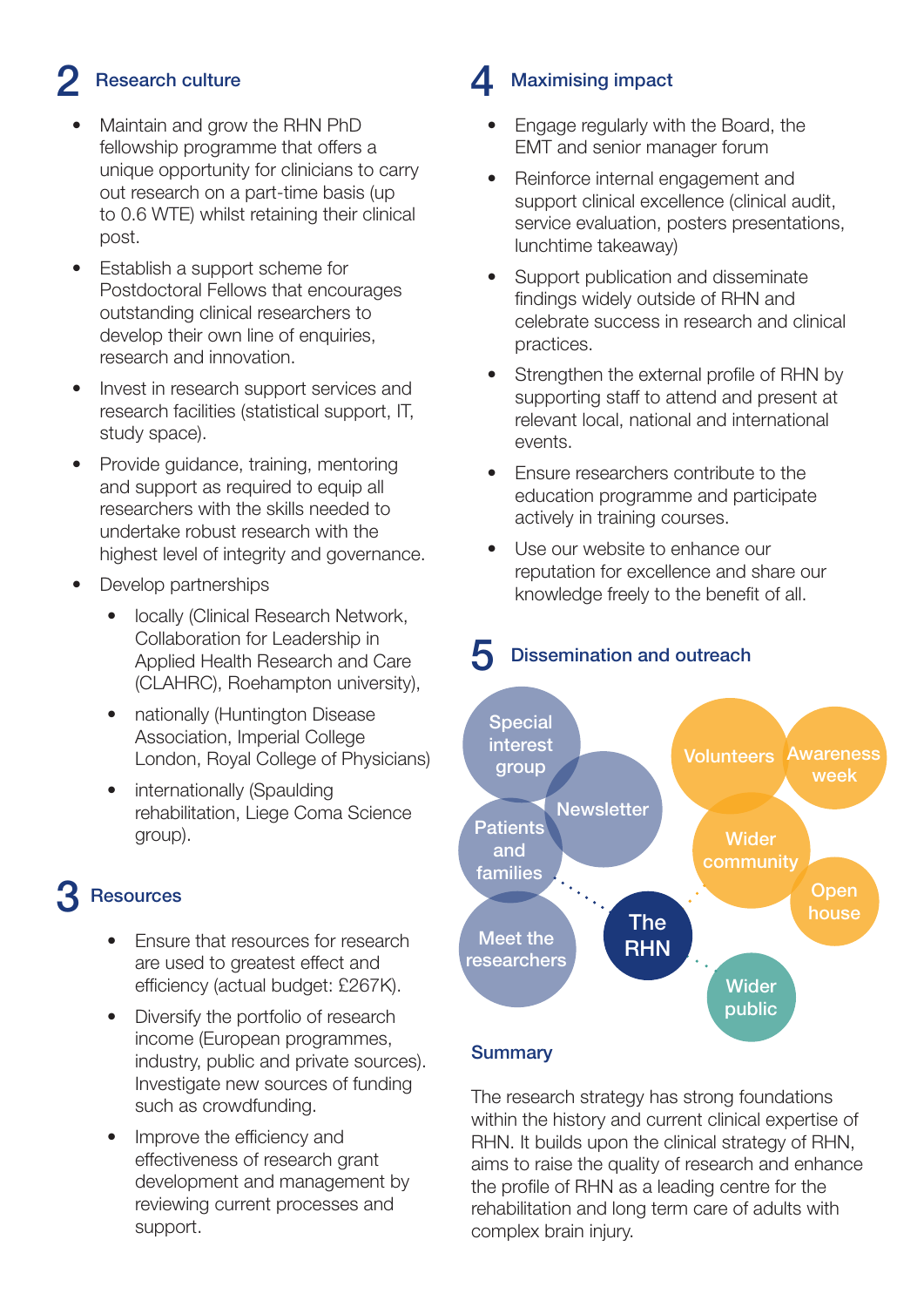## Appendix

#### Examples of ongoing projects under the different themes proposed

### Breathing/respiration

**Tracheostomy** decannulation and Prediction of Long Term **Respiratory** Health in severe brain injury.

This project aims to define decannulation success against long term respiratory and quality of life outcomes. It will also explore better methods for predicting outcome and improve our ability to establish the enhanced care that someone may need to remain well in the community.

Investigators Teresa Clark, Luke Rendell

> Project level Research project

**Duration** Two years (not started yetlooking for funding)

#### Assessments and measurements

| Validating<br><b>MATADOC</b><br>against the best<br>practice external<br>reference<br>standard. | Building on previous work, this project seeks to ensure that the<br>Music Therapy Assessment Tool for Awareness in Disorders of<br>Consciousness or "MATADOC accurately measures what it claims to<br>measure by comparing its findings with the Coma-Recovery Scale<br>Revised (CRS-R).<br>Collaboration with Dr Wendy Magee, Temple University, USA                                                                                                                                              | Investigator<br>Dr Kudret Yelden<br><b>Project level</b><br>Research project<br><b>Duration: Three years</b><br>(started in 2018) |
|-------------------------------------------------------------------------------------------------|----------------------------------------------------------------------------------------------------------------------------------------------------------------------------------------------------------------------------------------------------------------------------------------------------------------------------------------------------------------------------------------------------------------------------------------------------------------------------------------------------|-----------------------------------------------------------------------------------------------------------------------------------|
| <b>Assessing</b><br>mood and<br>psychological<br>wellbeing in<br>people with<br>severe brain    | The methods recommended for screening mood and psychological<br>well-being are based primarily on studies of people with mild to<br>moderate brain injuries who retain the ability to provide self-reports.<br>Our clinical experience at the RHN is that methods advocated in<br>current guidelines are not fit for purpose for our clinical population.<br>The aims of the proposed project are to review current clinical<br>practice in this area, expand the evidence base in relation to RHN | <b>Investigators</b><br>Alexandra Rose and<br>Dr Sarah Crawford<br><b>Project level</b><br>Part-time PhD<br><b>Duration</b>       |
| injury                                                                                          | patients and residents, and develop and trial alternative methods for<br>assessment. This will then re-conceptualise the identification and<br>management of mood and well-being in this patient group.                                                                                                                                                                                                                                                                                            | Five years (due to start in<br>2019)                                                                                              |

#### Assistive technology

Developing a training intervention for nurses around the use of communication aids

This is a mixed-method study exploring the views of patients who use communication aids, nurses and healthcare Assistants staff, regarding the current training nursing staff receive in using communication aids.

The results from the interviews and focus groups will lead to the development of a new training for nurses on the wards.

Investigator Helen Paterson

Project level Part-time PhD

**Duration** Five years (started in September 2017)

#### PDOC

Improving the diagnosis of emergence from a Disorder of **Consciousness** (DoC) – a mixed methods study.

To identify and evaluate a range of tasks to accurately determine emergence from DoC, which will (i) enable healthcare providers to appropriately target rehabilitation, and (ii) support complex decision making by staff and families around an individual's care and management.

**Investigator** Amy Pundole

Project level Part-time PhD

**Duration** Five years (started in September 2018)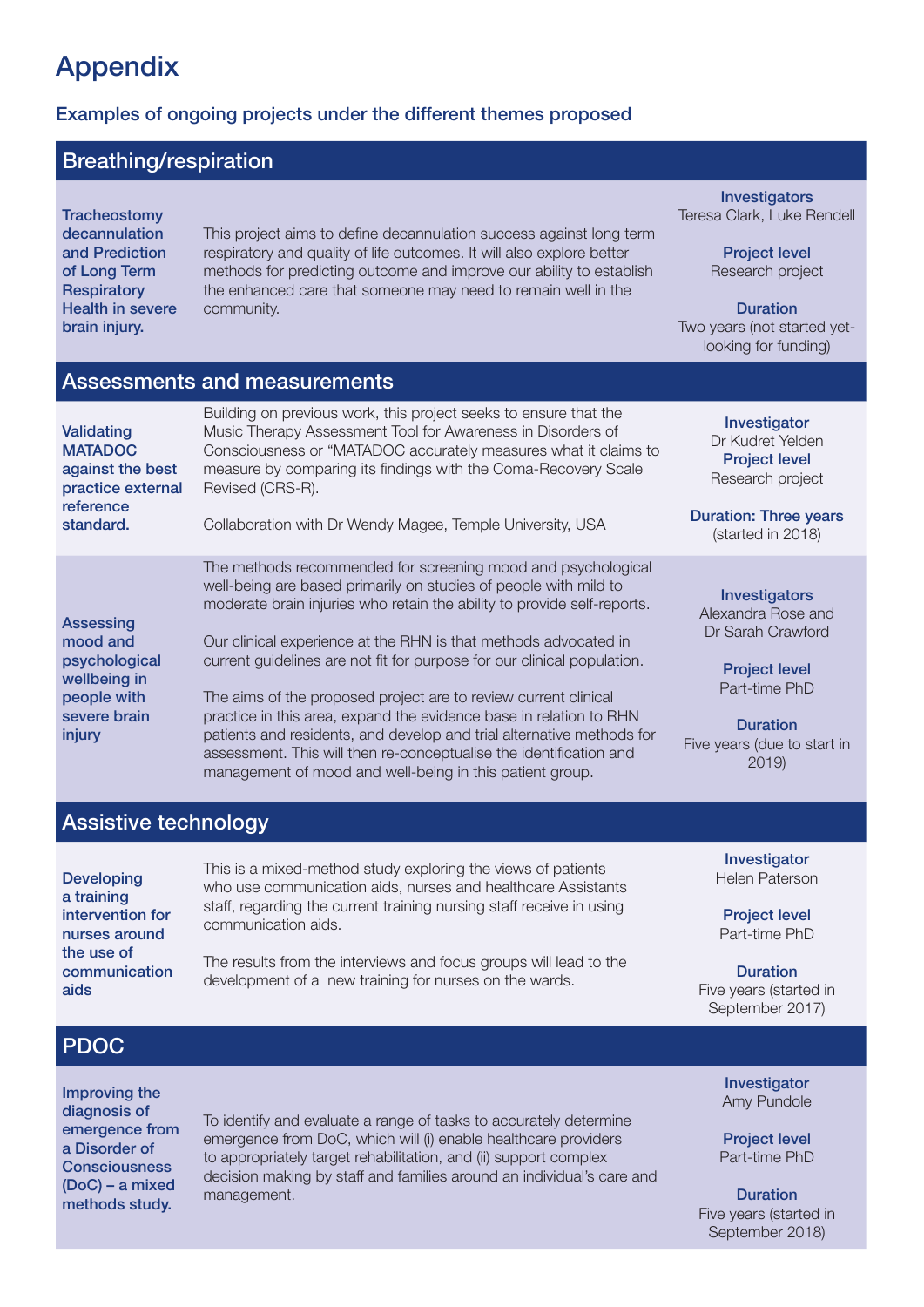#### People and environment

Effect of Sleep-Wake Cycle **Optimization** on Neurological **Rehabilitation** 

In this study we wish to establish whether optimising the sleepwake cycle using environmental, physiological and pharmacological approaches in patients with brain injury is associated with overall improvement of daytime arousal/ vigilance, participation and engagement, mood, as well as clinical and neurophysiological measures of cognitive functioning.

Investigator Dr Kudret Yelden

Project level Post doc project

**Duration** Three years (due to start in 2019)

> Investigator Della Warren

Project level Part time PhD

**Duration** Five years (started in September 2017)

Impact of reflective practice registration. in nursing on patients and residents

This research is particularly important as reflection is now mandatory for all nurses in the UK as a requirement of their professional

Della is hoping to fill the gap in available evidence to support how reflection in nursing impacts on the experience of patients and residents and how to best implement this in clinical practice.

## Staff and structure



Sensory Modality Assessment and Rehabilitation Technique